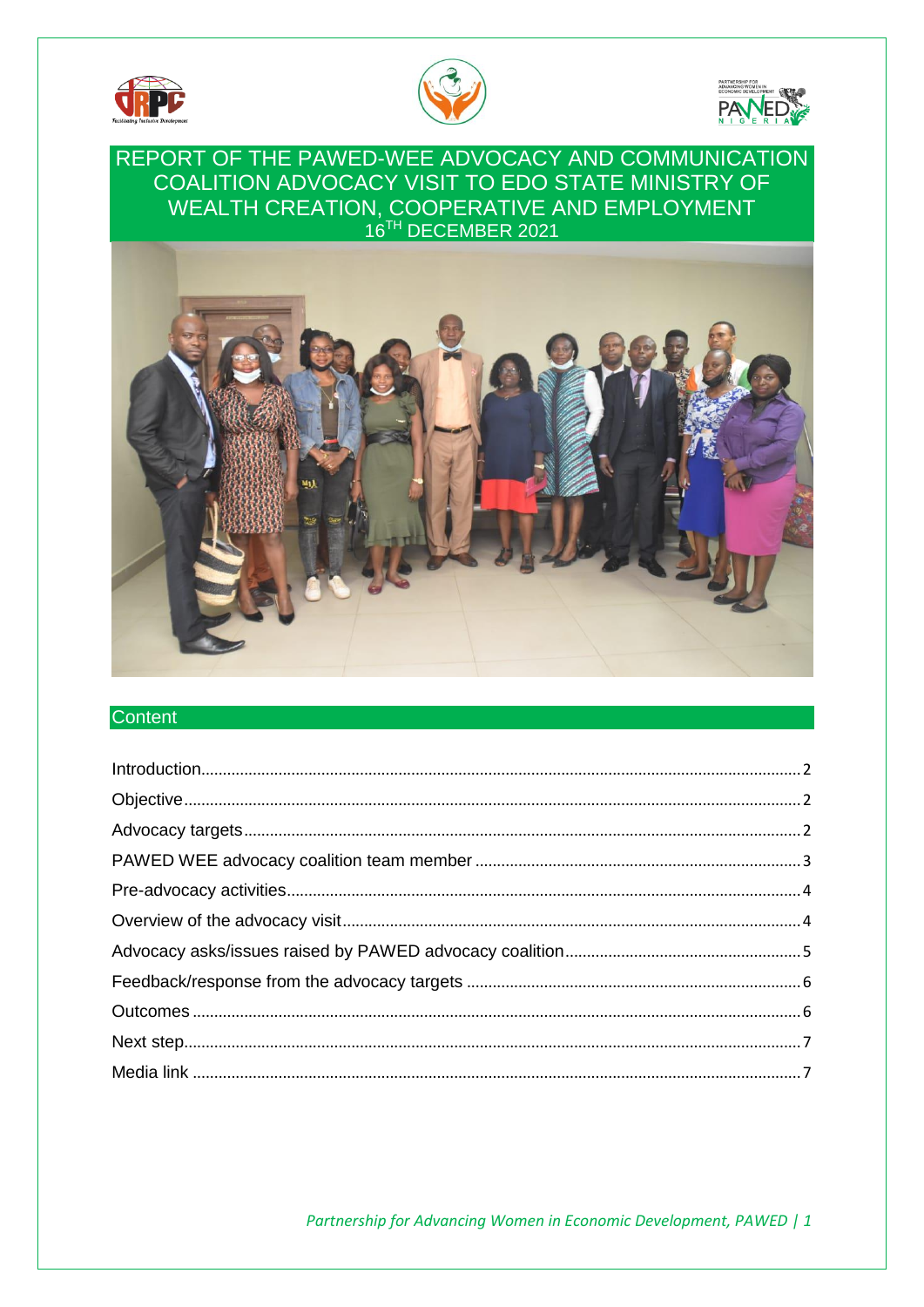





## <span id="page-1-0"></span>**Introduction**

The Partnership for Advancing Women Economic Development (PAWED) is a Nigerian CSO advocacy and communications coalition that advance evidence, policies and programs that further women's economic empowerment vanguard organizations such as Women's Empowerment Collectives. The PAWED project works at the national level and in selected states in each of the 6 geopolitical zones to increase the salience of in Women's Economic Empowerment (WEE) amongst policy makers in Nigeria. The Edo state pawed advocacy coalition as an advocacy partner conduct advocacy around the annual budgets in Edo State and follow up with the government MDAs on promises made to increase WEE in the 2022 budget. The overarching goal of the Pawed advocacy coalition in Edo state is to expand the decisional space for WEE programming in the state by catalysing state governments to increase commitment to WEE programming through evidence-based advocacy.

### <span id="page-1-1"></span>**Objective**

- The Objective of the advocacy visit was to advocate for increased investment in the number of intervention and budgetary allocation to women's economic empowerment interventions in 2022 budget in the state and
- To increase the knowledge of effective policies, programs and strategies to advance women's economic empowerment within the ministry of wealth creation, cooperative and employment with a primary focus on women's empowerment collectives
- To solicit for increased sensitization of men on the need to reduce socio cultural issues/practices that hinders women involvement in ownership of assets

| <b>Name</b>         | <b>Designation</b>                                    |  |  |  |
|---------------------|-------------------------------------------------------|--|--|--|
| Joel U. Edionwe     | The Permanent Secretary, Ministry of Wealth Creation, |  |  |  |
|                     | <b>Cooperative and Employment</b>                     |  |  |  |
| Okun Alaba,         | <b>Director of Cooperatives</b>                       |  |  |  |
| Omonbude S. Oyedoh, | Director of Employment/MSMEs Development              |  |  |  |
| Efeomo Enoma,       | <b>Head of Business Premises</b>                      |  |  |  |
| Odeh Lucky          | <b>Commercial Officer</b>                             |  |  |  |

### <span id="page-1-2"></span>Advocacy targets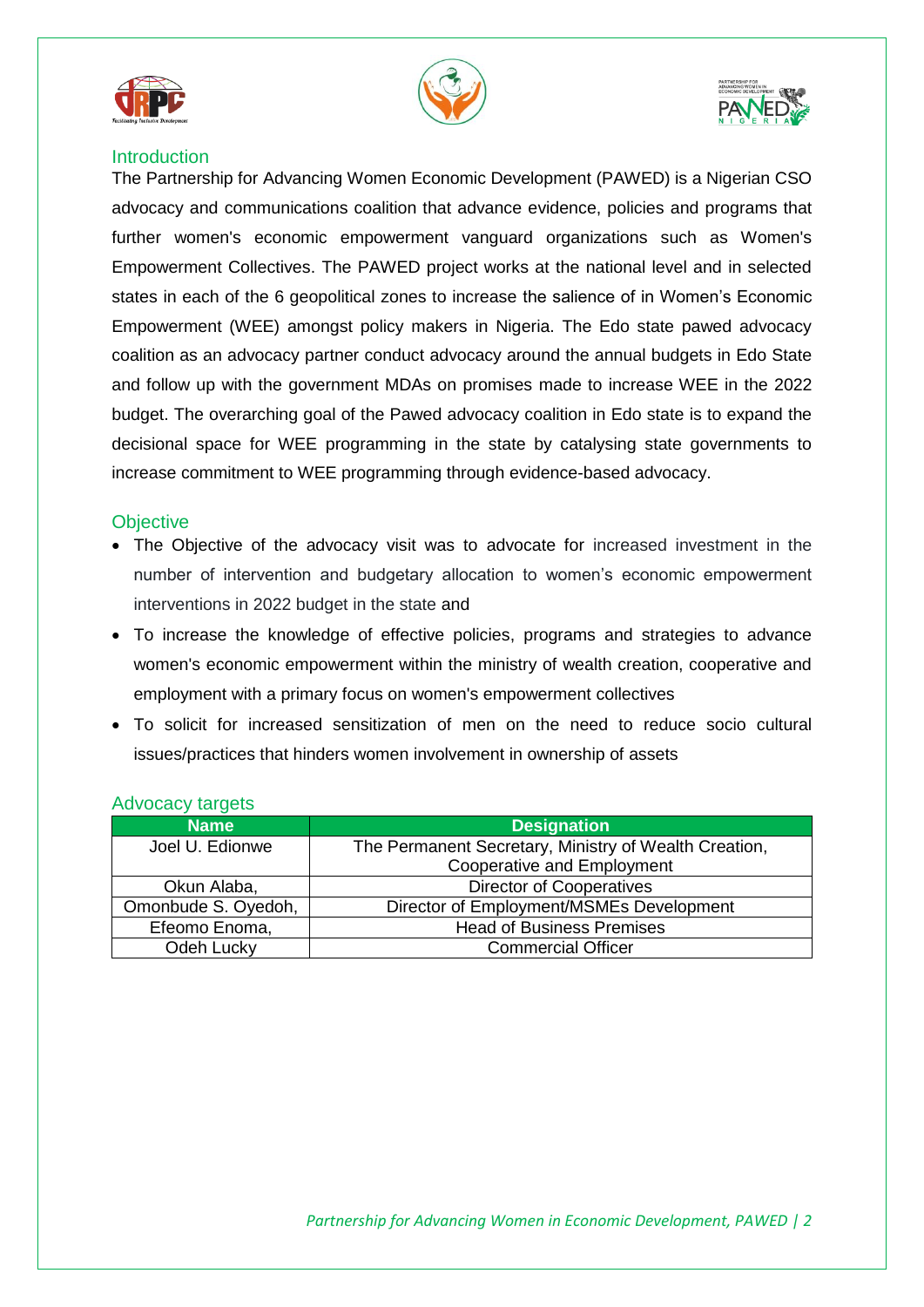







# <span id="page-2-0"></span>PAWED WEE advocacy coalition team member

| <b>Name</b>                      | <b>Designation</b>        | <b>CSO/WECS</b>                     |
|----------------------------------|---------------------------|-------------------------------------|
| <b>Bliss Ojeruse</b>             | <b>Executive Director</b> | Saving Hands Development Initiative |
| <b>Patience Edevure</b><br>Silas | Program officer           | Willi Johnson Foundation            |
| Abiola Daisy Igaga               | <b>Executive Director</b> | Take A Cue Development initiative   |
| <b>Ehikhamen Faith</b><br>Ejemen | <b>Executive Director</b> | Josemaria Escriva Foundation        |
| Osariemen Edoseghe               | Program Officer           | Photographer                        |
| Idufueko Itohan Pearl            | Program Officer           | <b>WOVAL</b>                        |
| Obazu bridget                    | <b>Executive Director</b> | <b>AHWRCDI</b>                      |
| Jennifer Oboh Oviawe             | Regional officer          | Lapo Edo Region                     |
| Vivian O.Evbotokhai              | Program lead              | Lapo-Pawed                          |
| Patrick Omosigho                 | Account officer           | Lapo-Pawed                          |
| Dr Iro Aghedo                    | Consultant                | dRPC-Pawed                          |
| Precious Diagboya                | Consultant                | dRPC-Pawed                          |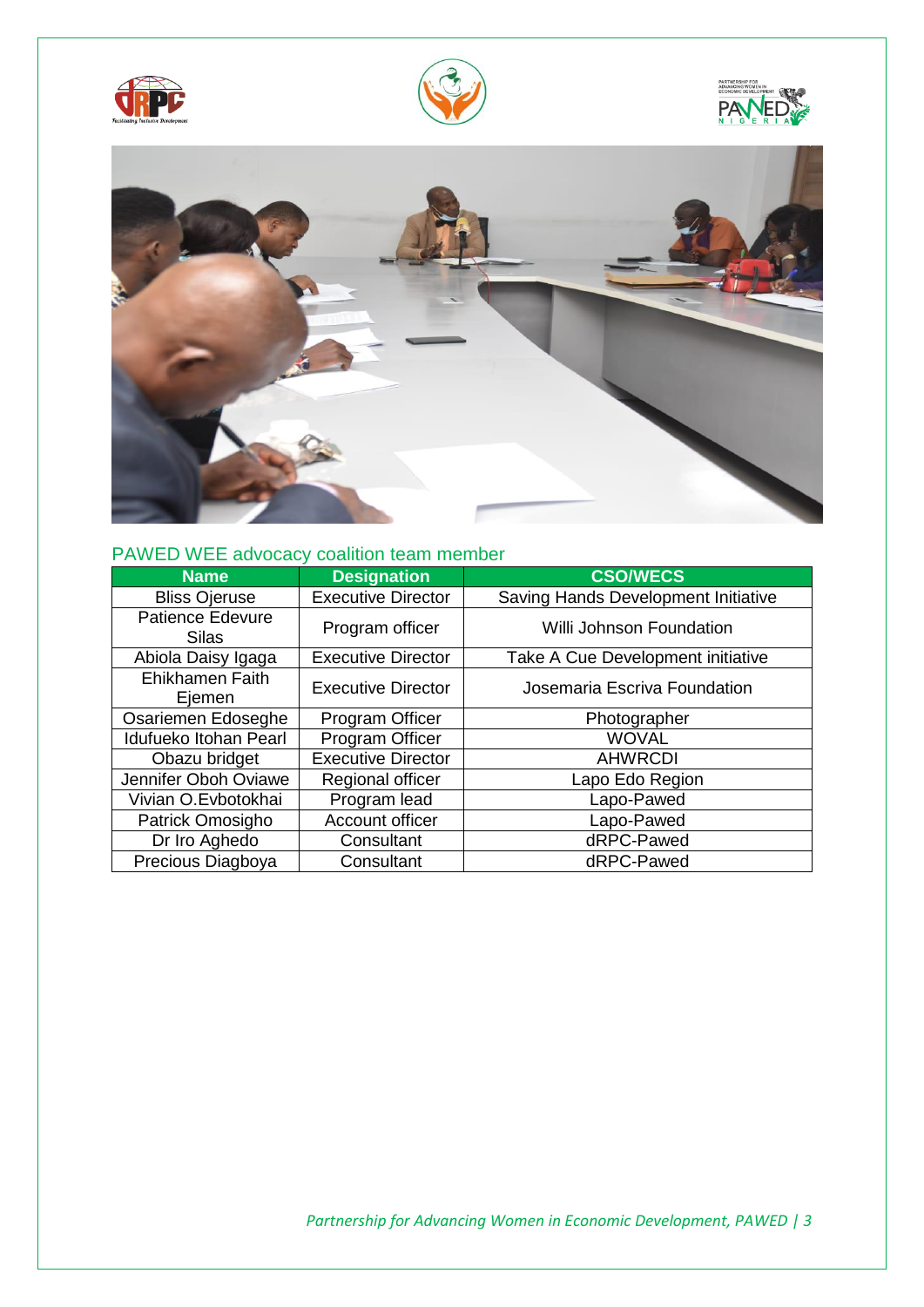







#### <span id="page-3-0"></span>Pre-advocacy activities

Prior to conducting the advocacy visit a planning meeting was held to strategize, discuss and harmonize the advocacy issues and identify the advocacy target. Also, letter was Sent to the identify advocacy targets. The aim of the planning meeting was to generate evidence of gaps in government WEE intervention performance, develop advocacy messages to catalyse improved performance, and to conduct advocacy visit to strategic advocacy targets who will advance salience of WEE.

#### <span id="page-3-1"></span>Overview of the advocacy visit

The PAWED WEE Advocacy Coalition in Edo state was led by faith Ejemen executive director Jose Maria Escriva Foundation. A total number of sixteen participant were present during the advocacy visit. Five advocacy targets from the ministry of wealth creation, cooperative and employment and twelve from the Pawed WEE advocacy coalition in Edo state. Presentation of the advocacy ask was done by faith Ejemen executive director Jose Maria Escriva Foundation and the focal lead Pawed advocacy coalition on behalf of the Pawed WEE advocacy coalition in Edo state.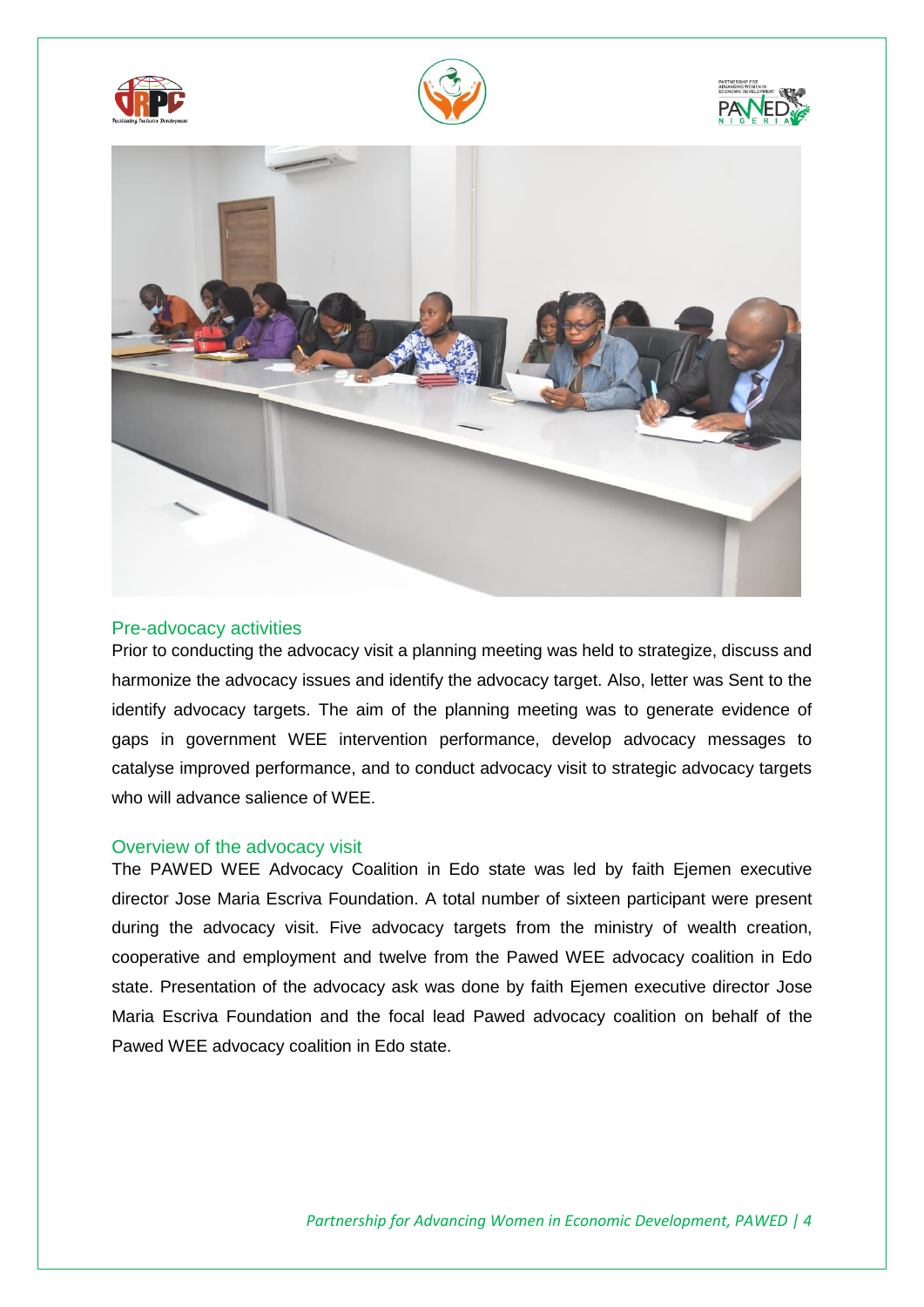







<span id="page-4-0"></span>Advocacy asks/issues raised by PAWED advocacy coalition

- To increased the number of projects intervention and budgetary allocation to women's economic empowerment interventions in the 2022 proposed budget in the state.
- To increase the knowledge of government official on effective policies, programs and strategies to advance women's economic empowerment within the ministry of social development and gender issues with a primary focus on women's empowerment collectives
- Development of effective monitoring and evaluation framework to monitor WEE projects across MDAs
- Need for inter- ministerial, inter- departmental, inter-agency and inter-MDAs collaboration for effective implementation of WEE and to prevent duplication of efforts
- To solicit for increased sensitization of women on available WEE programmes for uptake.
- To solicit for increased sensitization of men on the need to reduce socio cultural issues/practices that hinders women involvement in ownership of assets.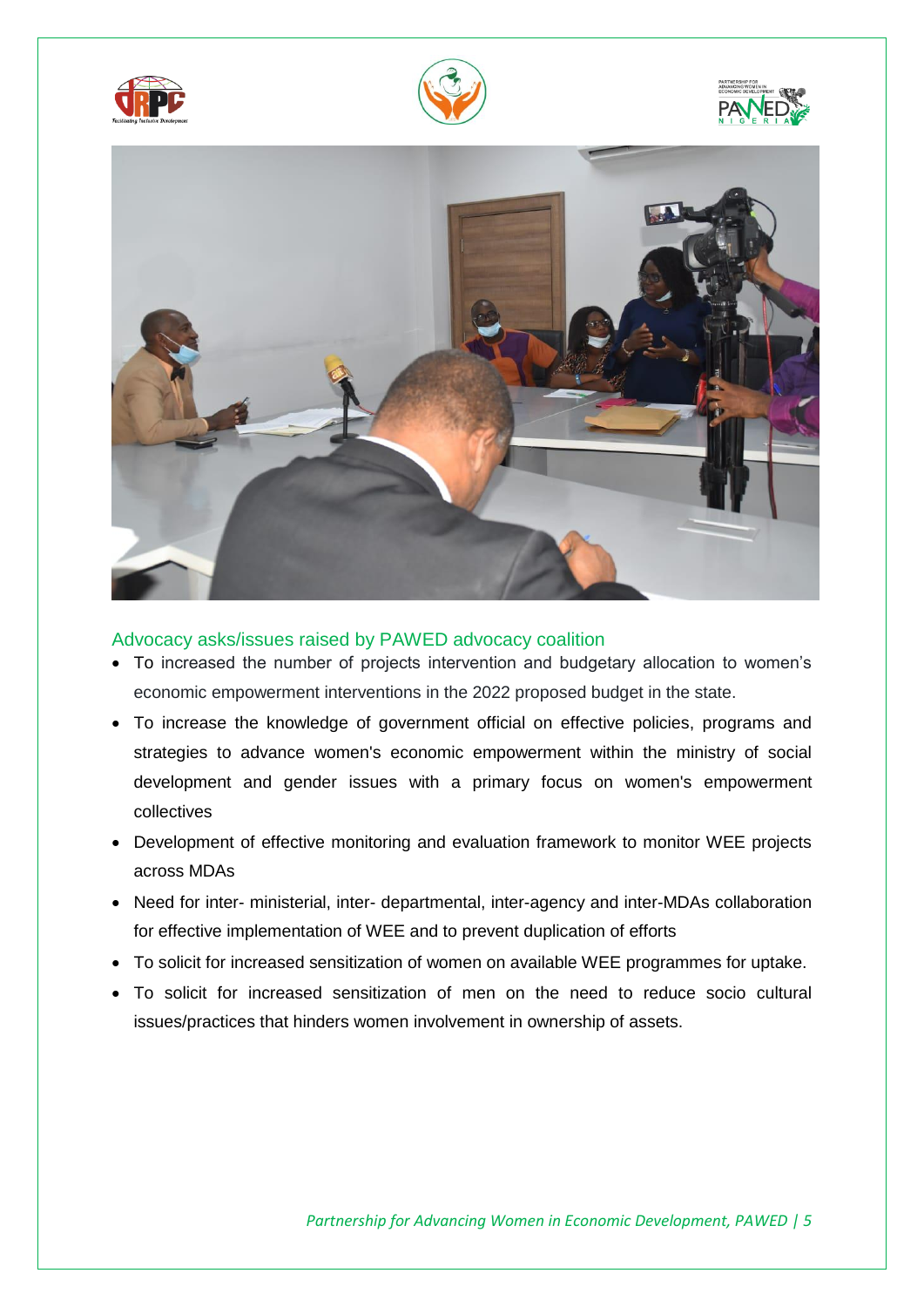





#### <span id="page-5-0"></span>Feedback/response from the advocacy targets



Responding to issues raised by the PAWED WEE Advocacy Coalition in Edo state the permanent secretary Ministry of wealth creation, cooperative and employment Mr Joel U. Edionwe appraised the pawed advocacy coalition for taking issues of women economic empowerment in the state very serious. He noted that there are already projects and programmes geared towards women's economic empowerment as well as general programmes that women benefit from.

The programmes encourage and enhance gender inclusion and reduce cultural barriers hindering the empowerment of Women. However, documentation/data collation, coordination as well as proper monitoring and evaluation in this regard has been very poor. He however also, noted that there is a need to have a coordination unit and build a framework for monitoring and evaluation of women beneficiaries of projects and programmes to ascertain with specifics the impact of WEE related and other programmes.

### <span id="page-5-1"></span>**Outcomes**

 The Permanent Secretary, Mr. Joel U. Edionwe expressed commitment to established M & E framework within the ministry for monitoring and evaluation of women benefiting from WEE related programmes and general empowerment programmes